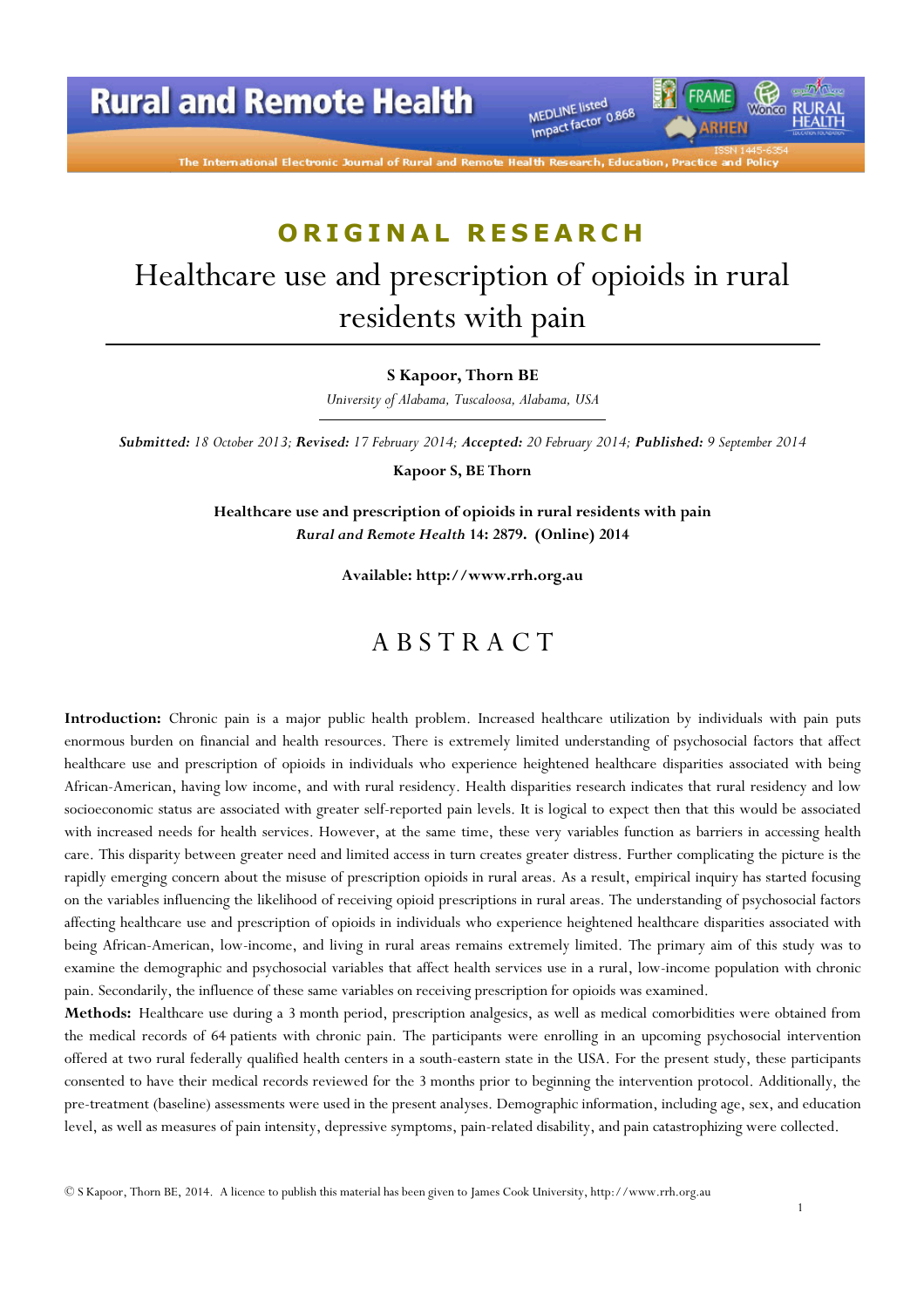The International Electronic Journal of Rural and Remote Health Research, Education Practice and Policy

Results: The participants were rural residents in medically underserved counties, primarily female (73.4%) and African-American (67.2%), and approximately 77% reported annual household income of less than \$13,000. A majority had medical comorbidities, including diabetes mellitus (46.89%), cardiovascular disorders (29.7%), chronic renal disorder (14.1%), and asthma (6.3%). Approximately 30% had a diagnosis of depression. Demographic variables such as age, sex, and ethnicity did not influence the healthcare use or prescription of opioids. Depressive symptoms uniquely influenced health services use, with higher scores predicting greater health services utilization. In addition, those with a diagnosis of depression (per medical records) and those with a higher number of medical comorbidities were more likely to receive prescription opioids.

Conclusions: This study adds to the current understanding of the factors affecting healthcare use and prescription of opioids in low-income individuals living in rural areas with chronic pain receiving treatment at federally qualified health centers. Since healthcare use was predicted by depressive symptoms and the prescription of opioids by a clinical diagnosis of depression, screening for depression is advised as part of the standard care of patients with pain, ideally with follow-up assessments and treatment of depression as necessary. Furthermore, making psychosocial interventions more available at rural healthcare centers may help in lowering psychological distress, which may have the ultimate effect of reducing opioid prescriptions for this subset of patients. Key words: chronic pain, depression, healthcare utilization, psychosocial factors, USA.

# Introduction

Chronic pain is a major public health problem that affects an estimated 116 million Americans and is one of the most common reasons for individuals to seek healthcare services<sup>1</sup>. It was recently reported by the Institute of Medicine that chronic pain costs approximately \$635 million annually. Most of this cost is due to increased healthcare utilization and lost productivity<sup>1</sup>. A majority of patients with chronic pain seek treatment from multiple providers and endure several surgical procedures in order to gain some relief<sup>2</sup>. This places an enormous burden on community healthcare resources as well as being a drain on the individual's emotional, physical, and financial resources. There is empirical evidence that psychological distress, pain severity, and pain-related disability predict healthcare utilization in patients with chronic pain<sup>3-6</sup>. It is noteworthy, however, that most of these studies have been conducted in large urban multispecialty hospitals. Given that urban and rural social structures and lifestyles differ significantly, it is possible that the factors affecting health services use by people living in rural areas may diverge from those in urban areas<sup>7</sup>. It is thus surprising that there is a paucity of research focused on healthcare use in underserved rural populations living with chronic pain. It is

logical to assume that in rural areas, high utilization of health services by individuals with chronic pain may multiply the burden on an already limited resource pool, leading to insufficient pain relief and frustration for both the patient and the provider.

Rural residency is associated with higher prevalence of chronic pain and other psychiatric and medical comorbidities, especially depression<sup>8,9</sup>. Rural residents with chronic pain report higher pain frequency and intensity, as well as more pain-related disability and depression than people with pain living in urban areas<sup>7,10</sup>. Healthcare disparities between rural and urban areas are widely recognized, and residents of rural areas often experience difficulties related to availability, accessibility, and affordability of health services<sup>11</sup>. This additionally puts rural patients with chronic pain at a higher risk for adverse health outcomes.

Currently, opioids are being increasingly prescribed for nonmalignant chronic pain<sup>12-15</sup>. Many practitioners believe that opioids are more efficacious in providing rapid relief to individuals who are not finding relief with other analgesics for their persistent non-malignant pain<sup>13</sup>. A recent epidemiological study examining the trends of prescription analgesics indicated that 45.7% of people who reported

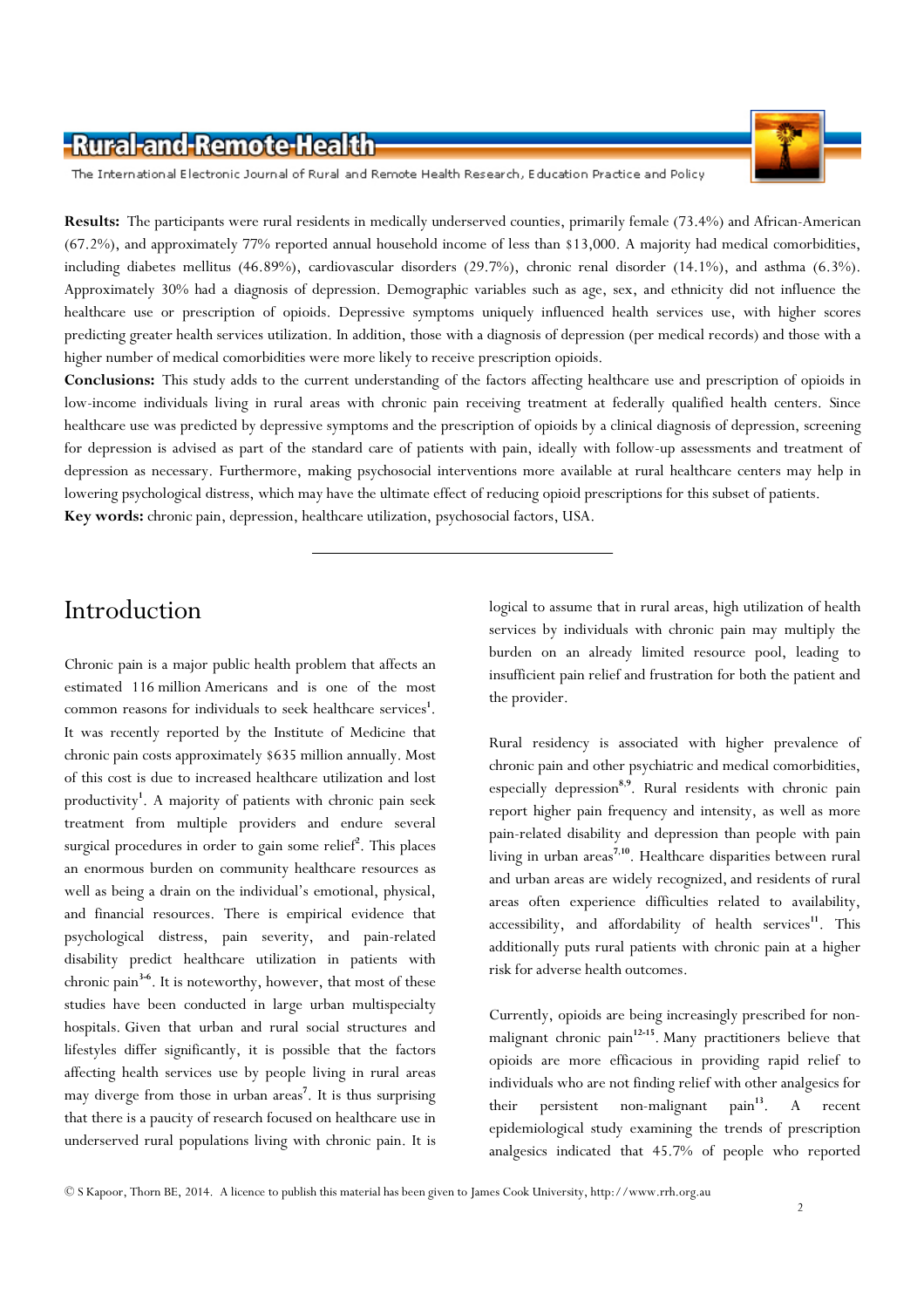

The International Electronic Journal of Rural and Remote Health Research, Education Practice and Policy

chronic pain were prescribed narcotic analgesics<sup>16</sup>. Indeed, at present, opioids are one of the most widely prescribed analgesics for chronic pain in the  $USA^{17}$ . With this increasing use, there is considerable concern about the addiction potential of opioids as well as their association with increased mortality and various negative health outcomes, especially with long-term use<sup>18</sup>. Furthermore, there are increasing concerns about opioid-induced hyperalgesia<sup>19,20</sup>. This refers to a paradoxical condition wherein a patient receiving opioid analgesics experiences heightened sensitivity to pain, in relation to the underlying pain condition as well as new pains.

Previous research suggests a relationship of receiving opioid prescription on a long-term basis with psychosocial variables, including psychological distress, pain-related disability, and a history of substance abuse<sup>21,22</sup>. It is surprising though that the role of pain intensity or other pain variables such as duration or type of pain in prescription of these drugs remains inconclusive<sup>23</sup>. Merrill and colleagues found that patients on chronic opioid therapy were more likely to endorse psychosocial distress as well as meet criteria for clinical depression<sup>24</sup>. Indeed, some authors have postulated that longterm opioid use may actually be leading to or exacerbating depression<sup>25</sup>. Conversely, it is possible that the presence of depressive or distress symptoms in patients with chronic pain influences the providers' decision to prescribe opioids (considered the 'stronger' of the analgesic options). This may especially be so in geographical areas (eg medically underserved rural counties) where multidisciplinary treatment options are limited and opioids may be considered as the best of a very limited range of options for patients with chronic pain and depression. Hence, it would be prudent that appropriate psychological evaluations are completed prior to the initiation of opioids and regularly thereafter<sup>26</sup>.

The non-medical use of prescription opioids in rural areas has recently gained attention and is becoming a reason for concern <sup>27</sup>,<sup>28</sup>. A large US-based pharmacoepidemiology study comparing urban, suburban, and rural areas in their use and misuse of prescription opioids indicated that the rates of abuse of prescription opioids in rural areas was disproportionately higher<sup>29</sup>. A recent article indicated that the

rate of deaths due to drug overdoses within the rural areas in the USA has now surpassed those in the urban areas<sup>30</sup>. The authors have attributed these trends to the rapidly escalating rates of prescription of drugs such as opioids in rural areas. This has led to increased accessibility and availability of addiction-forming drugs in rural areas where street drugs such as heroin are not readily available<sup>30</sup>. Given such grave concerns, it becomes vital to gain insight into the patterns of opioid prescription in rural counties. It is important to identify the individuals who are more likely to receive such prescriptions as well as the related psychosocial variables that are potentially modifiable. Such information may help inform alternative interventions that can be employed to lower psychological distress and pain while enhancing health and wellness.

The primary aim of the present study was to explore the association of demographic, pain, and psychosocial variables with the overall healthcare use in a 3 month period in patients with chronic pain living in a rural area. These patients were receiving care at Federally Qualified Health Centers (FQHC) in two medically underserved counties of a south-eastern state in the USA. Psychosocial and demographic measures at baseline were used as predictors. Based on previous literature, the influence of pain intensity, psychological distress, pain catastrophizing, pain-related disability, and prescription opioids on healthcare use was examined. Although empirical support for the influence of demographic factors on healthcare use is inconsistent, the association of age, sex, and ethnicity with health services use was also explored in this study. As a secondary aim, the influence of these same demographic and psychosocial variables on the prescription of opioids was analyzed.

# Methods

#### Participants and recruitment sites

The present analyses were based on a subset of participants recruited from FQHCs serving low-income patients in rural Alabama, and who were enrolled for a larger upcoming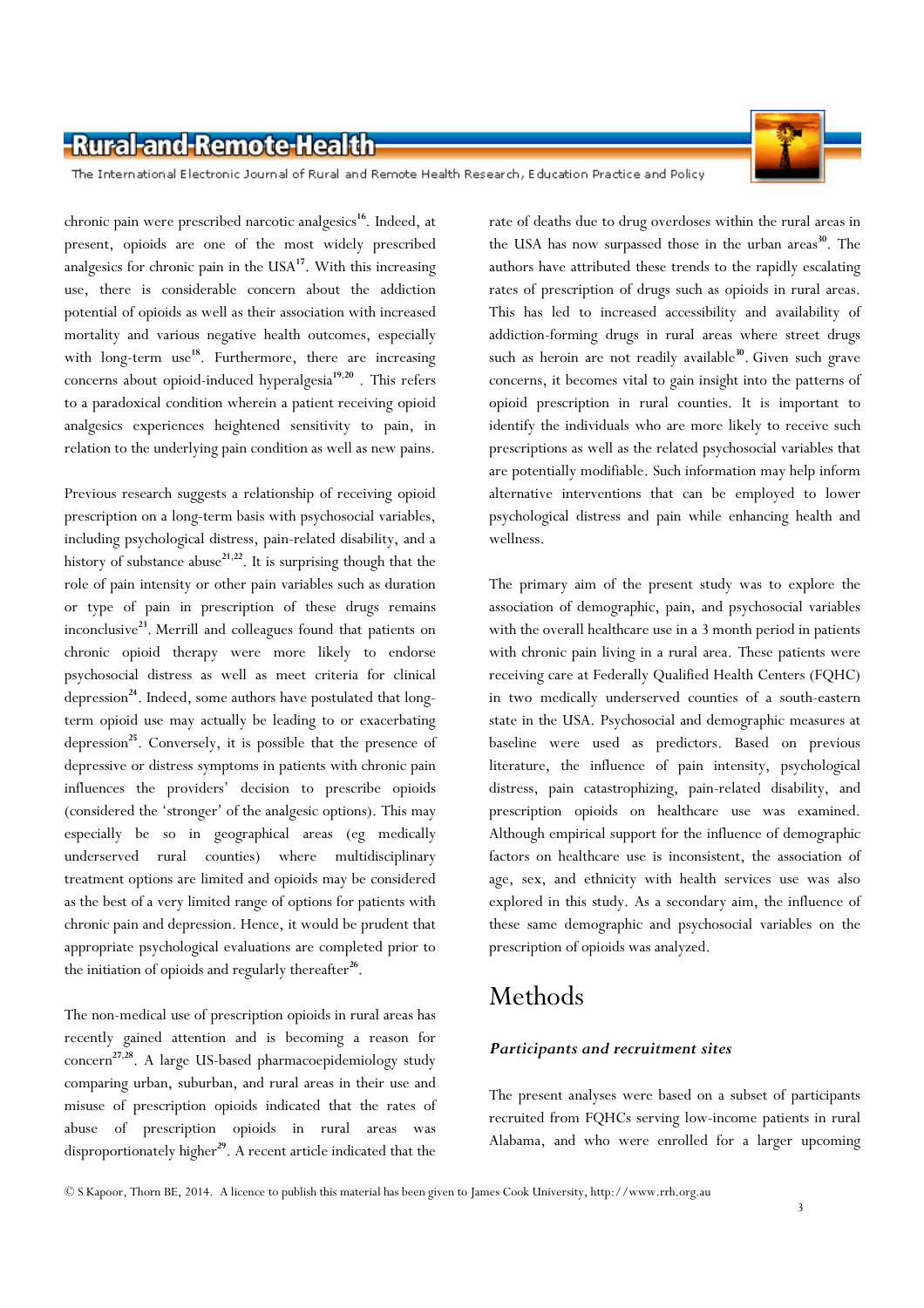The International Electronic Journal of Rural and Remote Health Research, Education Practice and Policy

randomized controlled clinical trial comparing cognitive behavioral therapy<sup>31</sup> to an education intervention<sup>32</sup> for chronic pain. Patients above 19 years of age and experiencing pain for most days in a month over the past 3 months were eligible to participate. Medical records of 64 out of 106 participants in the larger study were available for review (60.4%); the rest were not medical patients at the sites where the psychosocial interventions were to be conducted. Demographic, pain and psychosocial characteristics are shown in Table 1. The participants were recruited from Wilcox and Walker counties, Alabama. Both of these counties have been classified as medically underserved areas<sup>33</sup>.

#### Procedure

Participants were recruited by healthcare providers, community flyers and patient word-of-mouth. Demographic and psychosocial measures were collected as part of the pretreatment assessment. Informed consent was obtained at the pretreatment interview. Medical records were reviewed on-site by a trained doctoral student, who is also a physician. Participants received compensation for travel expenses and for time and effort spent on the baseline assessment.

#### Measures

Demographics: The demographic questionnaire, developed for this study, was used to collect information about age, ethnicity, sex, disability status, education, relationship status, and annual household income. In addition, accessibility to the healthcare center was calculated in terms of total distance travelled to reach the healthcare center.

Structured pain interview: This was adapted with permission to determine patient report of type(s) of pain,  $location(s)$  of pain, and primary pain type and site<sup>34</sup>. The interview also helped to distinguish any conditions that might contraindicate participation in the study, such as pain associated with malignant disease (ie cancer pain, HIV pain)<sup>35</sup>.

Pain intensity and interference: Using the Wisconsin Brief Pain Inventory, participants rated their worst pain, least pain, and average pain over the past week, as well as their current pain levels on a 10 point Likert scale<sup>36</sup>. The participants also rated interference due to pain in their daily activities, mood, and sleep. The Brief Pain Inventory has demonstrated good internal consistency in a variety of pain populations<sup>37</sup>. The overall internal consistency for this sample as measured by Crohnbach's alpha was 0.93.

#### Psychosocial measures

Catastrophizing: The Pain Catastrophizing Scale (PCS) was used to measure pain catastrophizing<sup>38</sup>. The PCS is a 13 item measure asking respondents to rate the extent to which they have particular thoughts when they experience pain. The PCS measures catastrophizing on three dimensions, namely magnification, rumination and helplessness, and the total score for catastrophizing is the sum of the raw scores. Higher scores indicate greater catastrophic thinking. The internal consistency for this sample measured by Crohnbach's alpha was 0.95.

Depression: The Center for Epidemiological Studies Depression Scale (CES-D) was used to assess symptoms of depression<sup>39</sup>. It is a 20 item questionnaire in which respondents rate the frequency with which each item occurred over the previous week. Higher scores indicate greater depressive symptoms. The CES-D has high internal consistency, adequate test-retest reliability, and convergent as well as discriminant validity. The CES-D has been validated for use in patients with chronic pain<sup>40</sup>. The internal consistency for this sample measured by Crohnbach's alpha was 0.90.

Perceived disability: The Roland-Morris Disability Scale (RMDS), an 11 item scale was used to measure perceived disability due to  $\text{pain}^{41}$ . A total score was obtained by summing the number of items endorsed (from 0 to 11). The RMDS is the most widely used scale for assessing treatment outcomes in pain management programs in terms of reduction in perceived disability<sup>41</sup>. The internal consistency for this sample as measured by Crohnbach's alpha was 0.80.

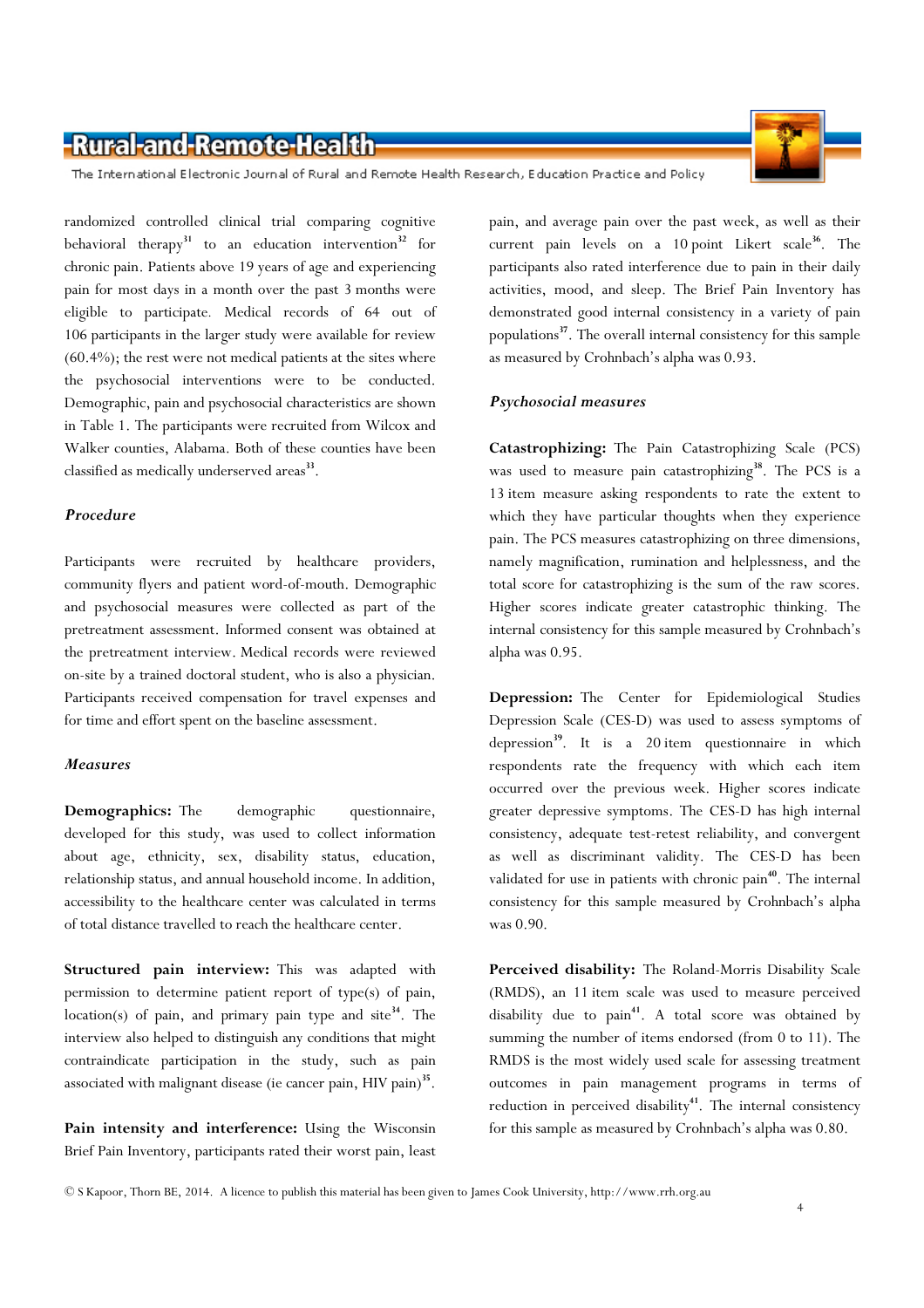



The International Electronic Journal of Rural and Remote Health Research, Education Practice and Policy

| Variable                                                    | Frequency (%), mean<br>(SD) or median† |
|-------------------------------------------------------------|----------------------------------------|
| Sex                                                         |                                        |
| Male                                                        | 17(26.60)                              |
| Female                                                      | 47(73.40)                              |
| Age (years)                                                 | 49.34 (12.48)                          |
| Ethnicity                                                   |                                        |
| Caucasian                                                   | 20(31.30)                              |
| African-American                                            | 43 (67.20)                             |
| Other                                                       | $1(1.60\%)$                            |
| Disability status                                           |                                        |
| On disability allowance                                     | 21 (32.80)                             |
|                                                             | 24(37.50)                              |
| Seeking disability allowance                                | 19 (29.70)                             |
| Not seeking disability allowance<br>Household income        |                                        |
|                                                             |                                        |
| $$0 - 12,999$                                               | 49 (76.60)                             |
| \$13,000-24,999                                             | 8(12.50)                               |
| \$25,000-49,000                                             | 7(10.90)                               |
| Median number of years of education                         | 12.00                                  |
| Distance travelled (km)                                     | 42.68 (47.06)                          |
| Duration of pain (years)                                    | 12.54 (16.28)                          |
| Pain intensity                                              | 6.47(2.25)                             |
| Median number of medical comorbidities                      | 3.00                                   |
| Self-reported Depression Scores (CES-D)                     | 18.98 (13.18)                          |
| Pain catastrophizing (PCS)                                  | 32.84 (14.79)                          |
| Perceived disability (RMDS)                                 | 30.00 (10.60)                          |
| Healthcare use (number of visits in 3 month period prior to | 1.77(1.40)                             |
| baseline assessment)                                        |                                        |

Table 1: Demographics, pain characteristics, and psychosocial measures  $(N=64)$ 

CES-D, Center for Epidemiological Studies Depression Scale; PCS, Pain Catastrophizing Scale; RMDS, Roland-Morris Disability Scale; SD, standard deviation.

†For sex, ethnicity, disability status, and household income, the frequency (%) statistics are reported. For age, distance travelled, duration of pain, pain intensity, depression, scores, catastrophizing, perceived disability, and healthcare use, the mean (standard deviation) statistics are reported. For number of years of education completed and number of medical comorbidities, median is reported.

Healthcare utilization: Healthcare use data were obtained retrospectively from manually maintained (hand-written) medical records of the participants and included the total number of visits in a period of 3 months prior to baseline. The purpose of the visits was multifaceted and included pain management as well as acute illness and chronic comorbidity management. Data pertaining to prescription analgesics, including opioids, as well as medical and psychiatric comorbidities, were also recorded.

#### Data analysis

The data were analyzed using IBM SPSS Statistics v19.0 (www-01.ibm.com/software/analytics/spss). Descriptive analyses of demographics, pain characteristics, psychosocial measures, and healthcare utilization are reported as means and corresponding standard deviations or as frequency and corresponding percentages. Preliminary correlational analyses were conducted to examine association of the demographic characteristics (age, sex), pain variables (intensity, interference), number of medical comorbidities, and psychosocial variables (self-reported disability due to pain, depression, and catastrophizing) with the number of visits in a 3 month period prior to the psychosocial interventions. The number of visits was used as the variable measuring healthcare use. A Poisson regression model was utilized to analyze the variables affecting healthcare use. This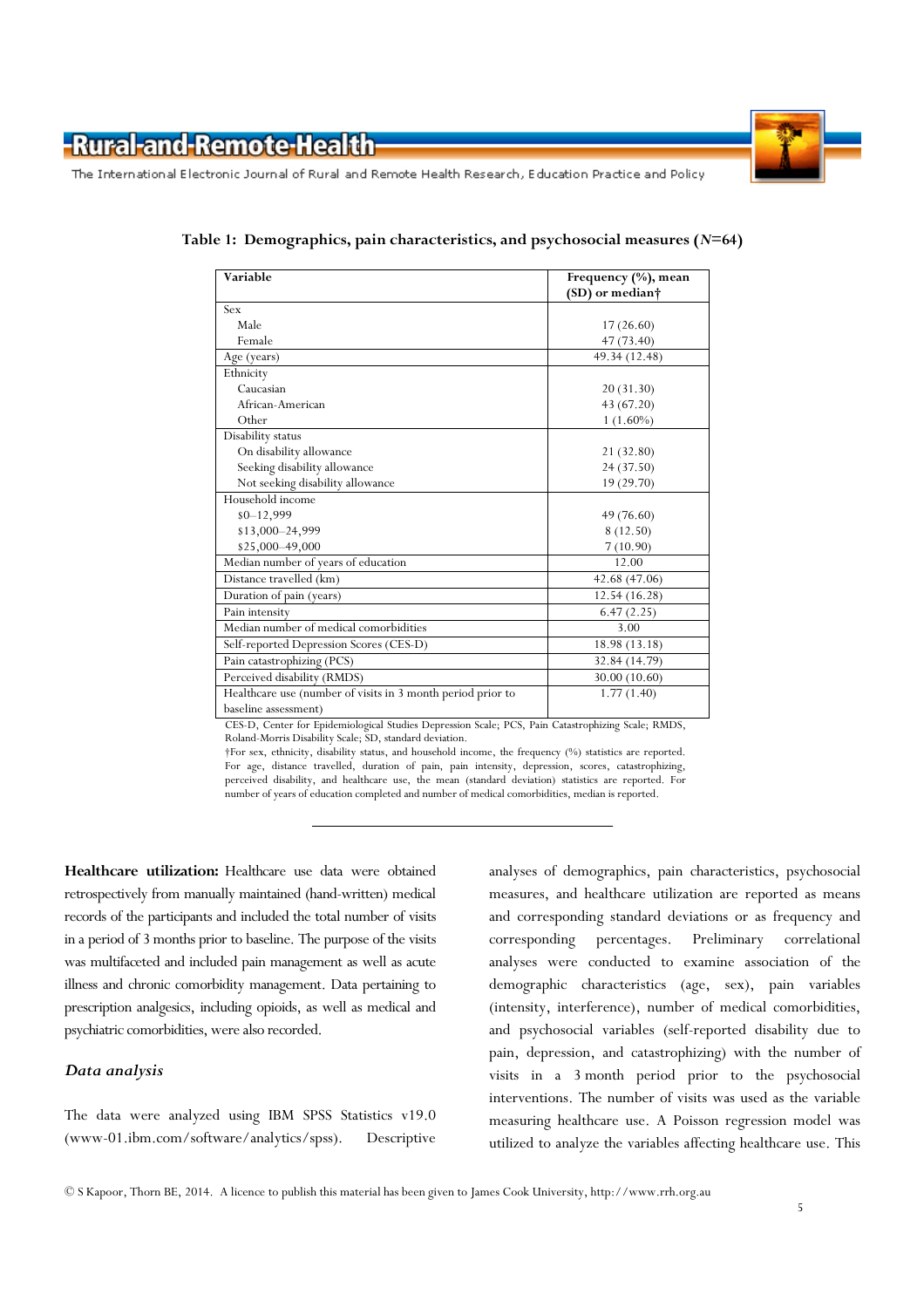The International Electronic Journal of Rural and Remote Health Research, Education Practice and Policy

was done as the utilization data collected for this study are count data. The demographic and psychosocial variables significantly associated with number of visits were entered as independent variables in the regression model with the number of visits as the dependent variable.

To examine the factors associated with the prescription of opioids, preliminary  $\chi^2$  analyses (categorical independent variables) as well as correlational analyses (continuous independent variables) were conducted. Binomial logistic regression was conducted to analyze the predictors of receiving an opioid prescription based on the significant associations in the preliminary analyses. Potential violations of linearity, multicollinearity, or homoscedasticity were assessed in each analysis.

#### Ethics approval

This study was approved by the Institutional Review Board at the University of Alabama, Tuscaloosa (approval number IRB# 07-003-ME).

### Results

#### **Participants**

The participants were rural residents in medically underserved counties, primarily female (73.4%), African-American (67.2%), and approximately 77% reporting annual household income of less than \$13,000. Approximately 70% were either on disability allowances or seeking disability allowances. The mean self-reported pain intensity was 6.47 on a scale of 1 to 10. For further description about demographics, pain variables, and healthcare use, see Table 1. For information on medical comorbidities, see Table 2.

#### Recruitment sites

Both of the recruitment counties have been classified as medically underserved areas<sup>31</sup>. County-specific census data, as provided by the US Census data 2010, were similar to the study sample in terms of race (Wilcox:  $\chi^2$ =0.90, p>0.90; Walker:  $\chi^2$ =1.60,  $p$ >0.05)<sup>31</sup>. However, the number of females in this sample was higher ( $χ²=12.26, p<0.05$ ), which is not surprising given that more women than men suffer from or self-report chronic pain<sup>42,43</sup>.

#### Healthcare utilization

Preliminary bivariate analyses indicated that depressive symptoms and pain catastrophizing were the only two variables significantly associated with healthcare use. There was no association of health services use with age, sex, ethnicity, opioid prescriptions, distance from the healthcare center, or perceived pain-related disability (Table 3). Selfreported depression scores and pain catastrophizing scores were entered in the Poisson regression model. Since the number of comorbidities and pain intensity were important variables of interest in regard to the frequency of visits to the healthcare center, they were entered on the first step of the Poisson regression model and the depression and catastrophizing were added next. The omnibus test indicated that only the depression scores obtained from CES-D uniquely and significantly predicted the number of visits in the 3 month period. Higher levels of self-reported depression scores (incidence rate ratio (IRR)=5.66,  $p=0.017$ , 95% confidence intervals between 0.004 and 0.038) were associated with greater number of visits (Table 4).

#### Prescription opioids

Approximately  $40\%$  ( $n=26$ ) of the participants received opioid prescription in the 3 month period included in the chart review. The rest received prescription non-steroidal anti-inflammatory drugs (NSAIDs;  $n=38$ ; 59.4%). A  $\chi^2$ analysis indicated a near-significant trend of males being approximately three times more likely to receive a prescription of opioids than females ( $\chi^2$ =3.513, p=0.05, odds ratio (OR)=2.99). In addition, the patients with a clinical diagnosis of depression based on chart review were 3.4 times more likely to get opioids ( $\chi^2$ =4.608, p=0.032, OR=3.42). The association of race or age with receiving a prescription of opioids was non-significant. Similarly, there was no association with pain intensity, pain interference, perceived pain-related disability, and pain catastrophizing with receiving an opioid prescription.



6

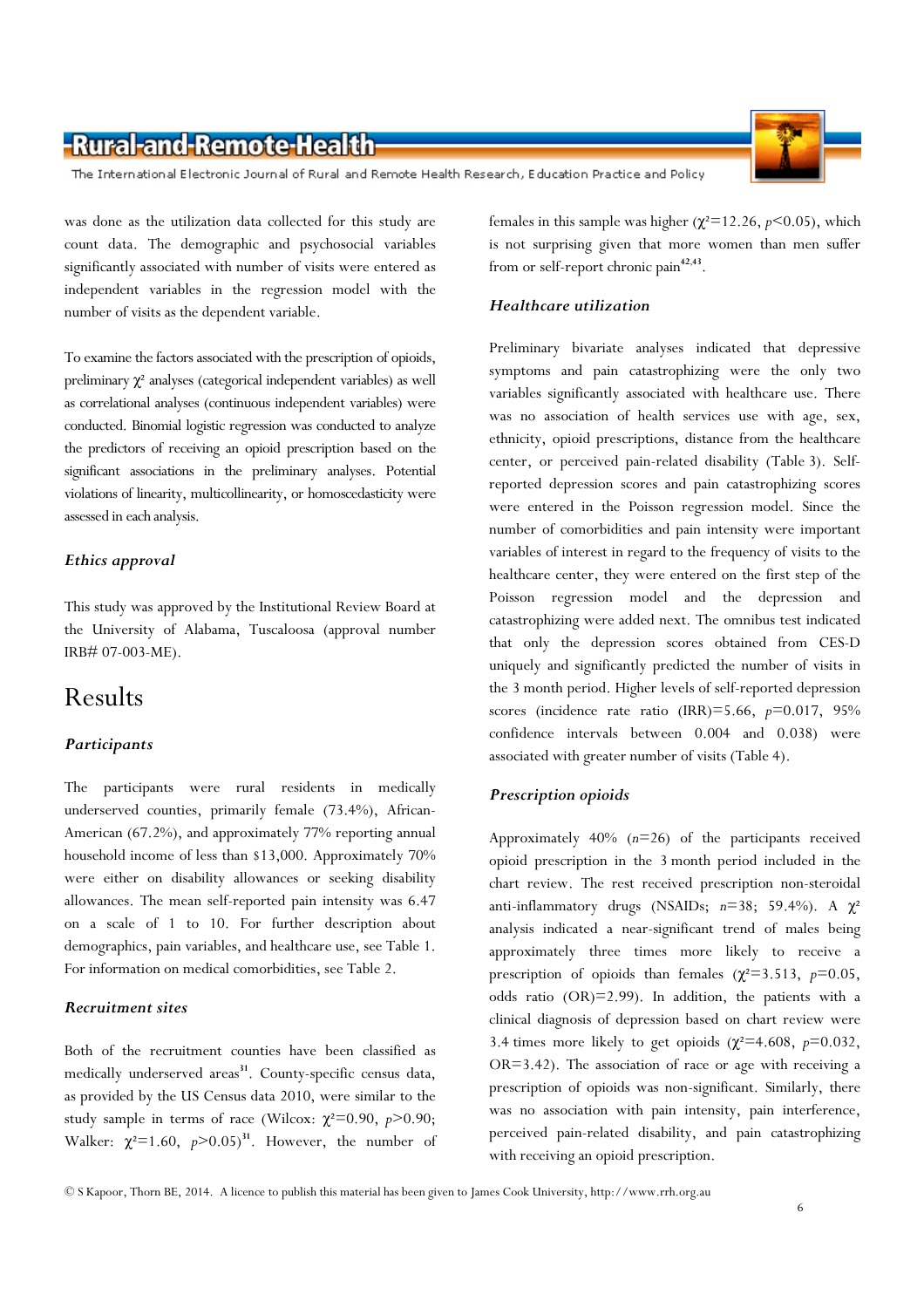



The International Electronic Journal of Rural and Remote Health Research, Education Practice and Policy

| Type of medical comorbidity | Frequency $(\% )$<br>$(N=64)$ |
|-----------------------------|-------------------------------|
| Diabetes mellitus           | $30(46.89\%)$                 |
| Cardiovascular disorder     | 19 (29.70%)                   |
| Chronic renal disorder      | $9(14.10\%)$                  |
| Asthma                      | $4(6.30\%)$                   |

#### Table 2: Medical comorbidities

#### Table 3: Correlation between demographic, psychosocial variables, number of visits pretreatment, and opioid prescription

| Prescription opioids                     | 0.189 | $-0.333*$ | 0.089    | $0.198**$ | 0.141       | 0.209      | $-0.096$   |
|------------------------------------------|-------|-----------|----------|-----------|-------------|------------|------------|
| Number of visits in the 3 month period   |       | $-0.083$  | 0.001    | 0.143     | $-0.399***$ | $-0.260*$  | $-0.070$   |
| Number of medical comorbidities          |       |           | $0.270*$ | $-0.073$  | $0.356***$  | $-0.360*$  | 0.013      |
| Age                                      |       |           |          | $-0.104$  | $-0.270*$   | $-0.237$   | 0.155      |
| Self-reported pain intensity             |       |           |          |           | $0.250*$    | $0.416***$ | $0.406***$ |
| Self-reported depression scores on CES-D |       |           |          |           |             | $0.614***$ | $-0.049$   |
| Catastrophizing                          |       |           |          |           |             |            | $0.212*$   |
| Pain disability (self-reported on RMDS)  |       |           |          |           |             |            |            |

 $*_{p}$ <0.05;  $*_{p}$ <0.2;  $*_{p}$ <0.001.

CES-D, Center for Epidemiological Studies Depression Scale; RMDS, Roland–Morris Disability Scale.

#### Table 4: Poisson regression for the association of healthcare utilization with pain intensity, number of comorbidities, self-reported depression scores (CES-D), and pain catastrophizing scores  $(N=64)$

| Independent variable | Incident rate | Significance $p-$ | 95% confidence intervals |       |
|----------------------|---------------|-------------------|--------------------------|-------|
|                      | ratio (SE)    | value             | Lower                    | Upper |
| Comorbidites         | 0.067(0.0635) | 0.412             | $-0.072$                 | 0.177 |
| Pain intensity       | 0.026(0.0125) | 0.871             | $-0.022$                 | 0.026 |
| Depression (CES-D)   | 5.66(0.0087)  | 0.017             | 0.004                    | 0.038 |
| Catastrophizing      | 0.22(0.0092)  | 0.639             | 0.022                    | 0.220 |

CES-D, Center for Epidemiological Studies Depression Scale; SE, standard error.

Based on the significant and near significant associations (0.05–0.2) as indicated by the preliminary bivariate correlation analyses, sex, pain intensity, number of medical comorbidities, and the diagnosis of clinical depression were entered in the listed order to the binary logistic model examining the predictors of receiving an opioid prescription. The results indicated that a clinical diagnosis of depression as well as the number of medical comorbidities significantly and uniquely predicted opioid prescriptions  $(\chi^2(1,$  $N=64$ )=4.964;  $p<0.026$ ). Pain intensity and sex did not contribute significantly to the model (Table 5).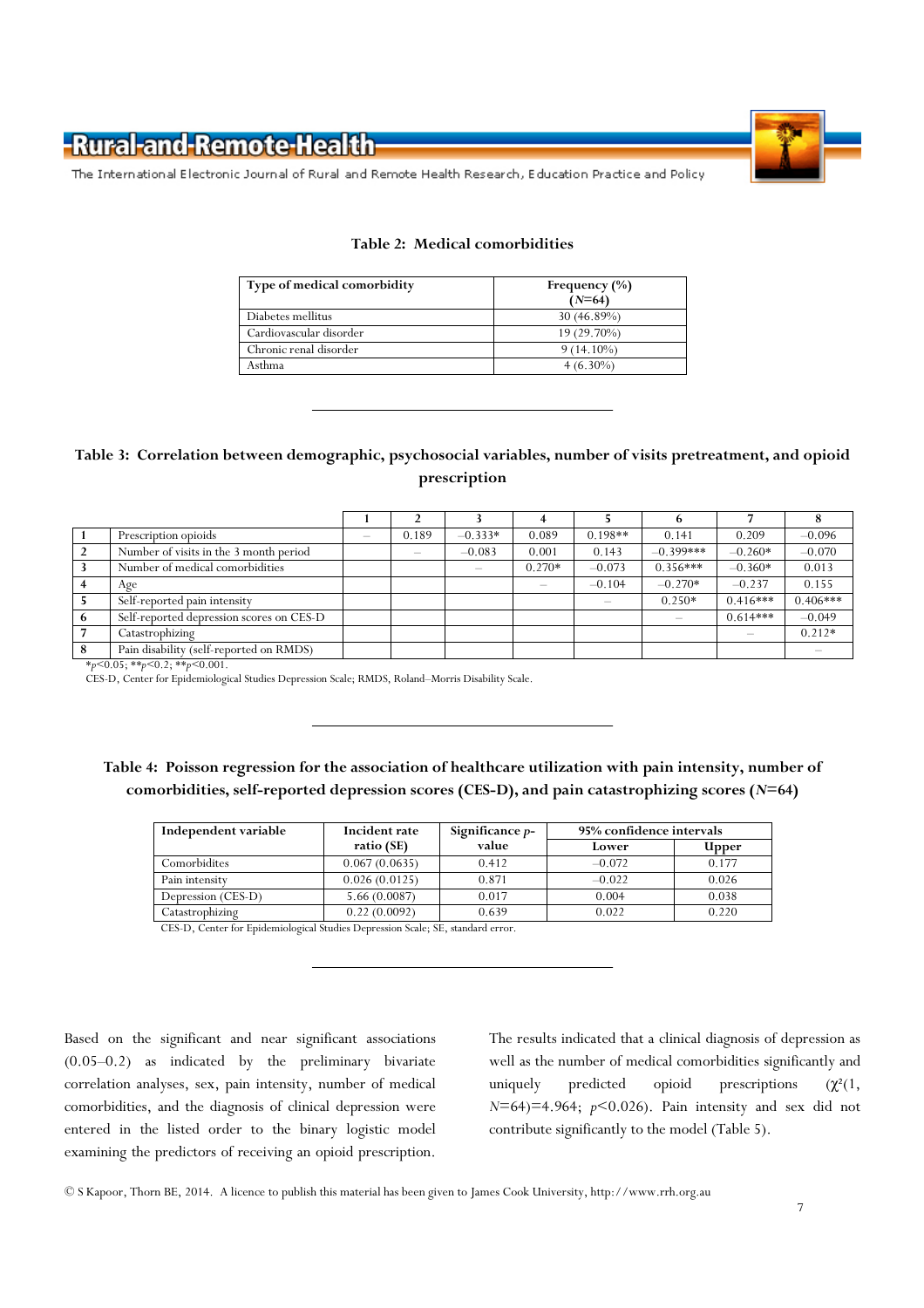The International Electronic Journal of Rural and Remote Health Research, Education Practice and Policy

|                         | Unstandardized $\beta$<br>coefficient | Standard<br>error | Wald<br>statistic | Degrees of<br>freedom | <i>p</i> -value | Exponentiated $\beta$<br>coefficient |
|-------------------------|---------------------------------------|-------------------|-------------------|-----------------------|-----------------|--------------------------------------|
| Pain intensity          | 0.040                                 | 0.035             | 1.331             |                       | 0.249           | 1.041                                |
| <b>Sex</b>              | 0.905                                 | 0.658             | 1.894             |                       | 0.169           | 2.472                                |
| Diagnosis of depression | $-1.413$                              | 0.658             | 4.611             |                       | 0.032           | 0.243                                |
| Medical comorbidities   | $-0.499$                              | 0.211             | 5.578             |                       | 0.018           | 0.607                                |

|  |  | Table 5: Binary logistic regression predicting opioid prescription $(N=64)$ |  |  |
|--|--|-----------------------------------------------------------------------------|--|--|
|  |  |                                                                             |  |  |

Model:  $\chi^2(1, N=64)=4.964; p<0.026$ .

# Discussion

The present study is one of the first to focus on healthcare use in low-income rural patients with chronic pain living in medically underserved areas. This provides a rare examination of a unique and understudied population with gross disparities in treatment access and health outcomes. The results suggest that higher scores on self-reported depressive symptoms were associated with greater health services use. This is consistent with previous literature that shows psychological distress is associated with increased healthcare use in patients with chronic illnesses, including chronic pain, and has important clinical implications <sup>44</sup>,<sup>45</sup>. The results highlight the need for healthcare providers to evaluate symptoms of depression in patients presenting with chronic pain in rural FQHCs, especially as access to specialized mental health services in such locations is extremely restricted<sup>46</sup>.

An important finding of the study suggests that 40% of the participants were prescribed opioids for their chronic pain. This finding is consistent with epidemiological studies examining the proportion of individuals with chronic pain taking prescription opioids<sup>47</sup>. It is noteworthy that those with a clinical diagnosis of depression were more than three times likely to receive opioid prescriptions for their chronic pain. The results are consistent with the suggested role of depression and psychological distress in the likelihood of receiving opioid therapy. Similar results have been found in different clinical populations with non-malignant chronic

pain, including veterans with chronic pain, patients with back pain and patients experiencing whiplash injuries<sup>48,49</sup>. It is plausible that individuals with higher pain levels are experiencing heightened distress and receive more opioid medication. A recent survey examined concerns and problems of patients with non-cancer chronic pain on longterm opioid therapy related to their prescription drugs. The results suggested that patients who were prescribed higher opioid doses reported slightly higher pain intensity and painrelated impact on life than those on lower doses<sup>24</sup>. In addition, patients who were on higher doses reported higher levels of clinically diagnosed depression. It is plausible then that opioids increase the risk of psychiatric illness, thus exacerbating the problem. In this context, there may be additional variables, such as opioid-induced hyperalgesia that contribute towards exacerbating psychological distress <sup>19</sup>. On the other hand, it may be that in rural FQHCs with limited treatment options, distress and depression may be cues for finding a 'stronger' medication option (such as opioids). Additionally, it is possible that the participants of the present study had poorly managed pain, leading to heightened psychological distress.

There is evidence that among individuals with no substance abuse history, those who are clinically diagnosed with depression and prescribed opioids for their pain are more likely to misuse prescription opioids than those who are not<sup>50</sup>. Indeed, it has been reported that individuals with coexistent psychiatric and medical comorbidities such as cardiovascular disorders are at a greater risk for prescription opioid abuse<sup>51</sup>. Given that a high number of the participants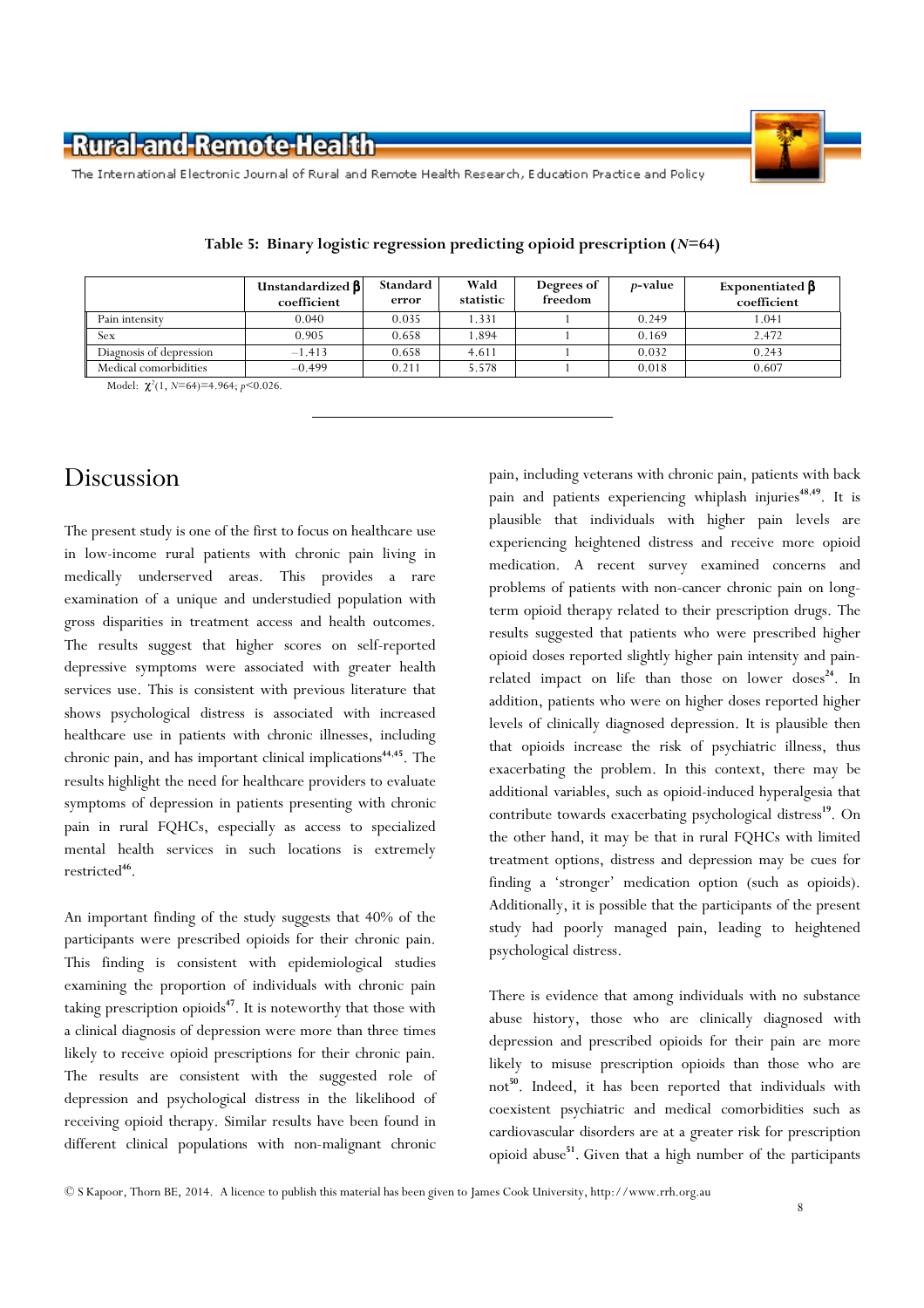The International Electronic Journal of Rural and Remote Health Research, Education Practice and Policy

in the present study had comorbid depression (approximately 30%) and medical comorbidities (approximately 86%), opioid prescription is all the more concerning. Furthermore, given that the participants of the present study are medically underserved, it is possible that such FQHCs are the most or only accessible source of health care. Thus, it would be beneficial for the primary healthcare providers at such lowincome rural healthcare centers to routinely evaluate a patient with chronic pain for associated psychological distress and mental health status, especially prior to initiating opioid therapy. Offering and providing psychosocial treatments, such as adapted cognitive behavioral interventions, could prove helpful in reducing the need for opioids<sup>52,53</sup>.

There were limitations to the present study. The visits were cumulative of all the visits made to the community care center and not specifically pain-related visits. Furthermore, it is possible that the reported pain intensity, pain-related disability, and opioid prescriptions were additionally influenced by the level of service availability as well as rurality. These data were not available for the present study, hence could not be analyzed. However, it would be useful to analyze these potential variables in the future. Although data pertaining to self-reported depression as well as a diagnosis of depression were collected and analyzed, additional data were not available for other psychiatric comorbidities, such as anxiety, which may have influenced the participants' psychological distress. The sample size was restricted due to the limited availability of medical records at the health centers. Also, due to limited resources, it was not possible to conduct fidelity checks to ensure the accuracy of medical records. For future studies, it would be worthwhile to formally assess other types of healthcare visits, including emergency visits and visits to specialists in rural people with pain to see how much these outlets meet the health services needs of this underserved population.

# Conclusions

Pain in rural areas is an extremely understudied area of research. Patients with pain living in rural areas are often underserved and

poor <sup>31</sup>. They report more pain severity and co-occurring psychological distress with lower or limited access to healthcare services than individuals with chronic pain living in urban  $area^7$ . The study highlights the association of psychological distress with healthcare use in rural patients. In addition, the patients who were diagnosed with depression and those with a greater number of medical comorbidities were more likely to be prescribed stronger painkillers, opioids, notwithstanding the pain severity. This emphasizes the need to integrate medical and psychological care for such patients at rural healthcare centers. Psychosocial interventions may provide a feasible and cost-effective source of health care that may translate into decreased psychological distress and improved quality of life. Furthermore, alternative interventions for pain may help reduce the perceived need for opioid medications, thus decreasing the associated risk factors. Towards this end, the integration of mental health professionals into primary care, when enacted, may increase access to such services. Other innovative care models, such as group medical visits<sup>54</sup> or peer-led or lay-led self-management and psychosocial intervention groups<sup>55</sup>, may be a way to penetrate limited access areas and offer at least limited services.

# Acknowledgements

This research was supported by the National Institute of Nursing Research and the National Institute of Mental Health, NR010112. The authors have no conflicts of interest to report. The authors thank all of the patients and medical staff who made this research possible. The authors also acknowledge Drs Jennifer Gardner and Melissa Day for their earlier contributions to this research project.

# References

1. Board on Health Sciences Policy. Relieving pain in America: a blueprint for transforming prevention, care, education, and research. Washington, DC: Institute of Medicine of the National Sciences. (Online) 2011. Available: www.iom.edu/Reports/2011/ Relieving-Pain-in-America-A-Blueprintfor-Transforming-Prevention-Care-Education-Research.aspx (Accessed 31 May 2012).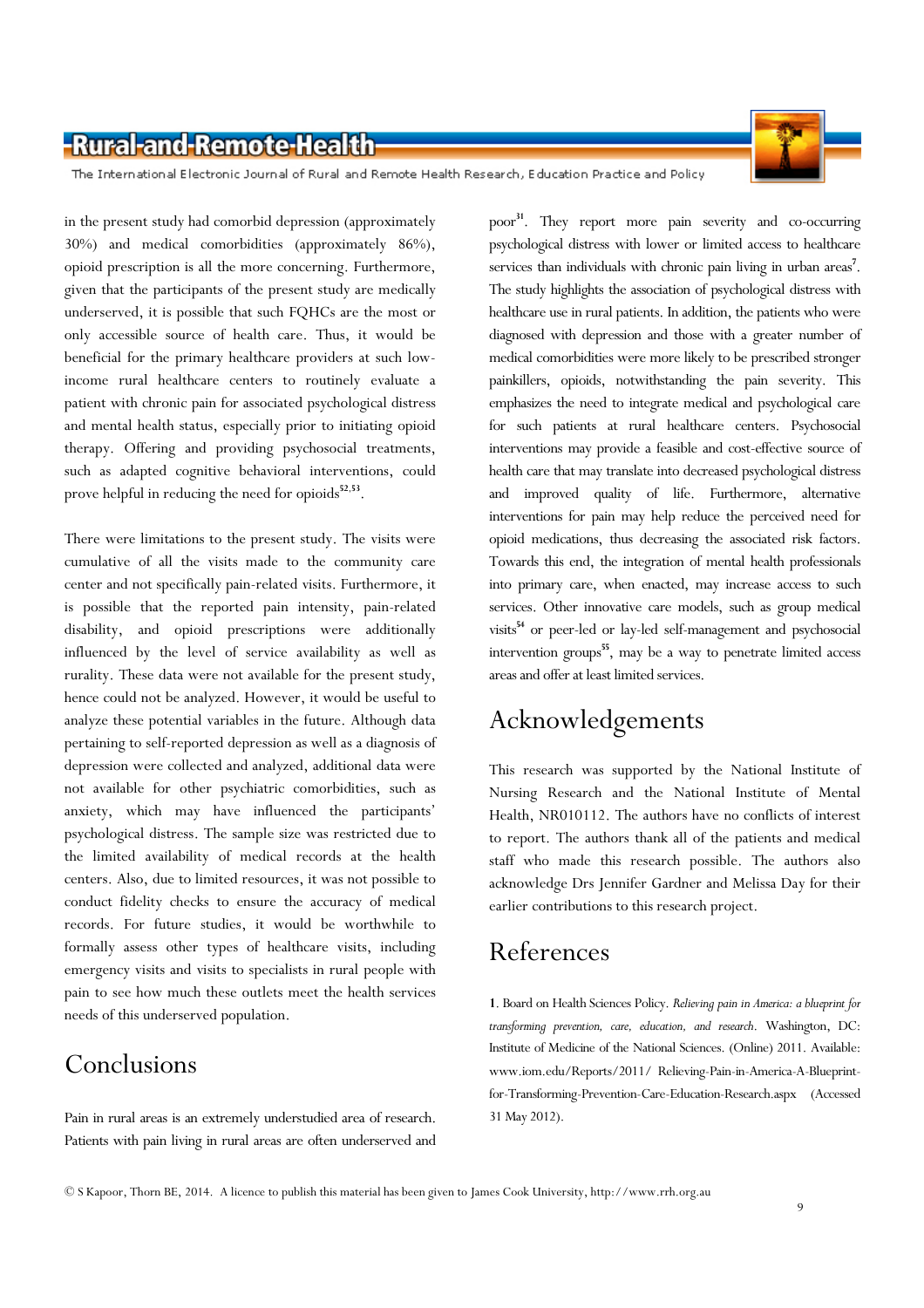The International Electronic Journal of Rural and Remote Health Research, Education Practice and Policy

2. Mayday Fund. A call to revolutionize chronic pain care in America: an opportunity in health care reform. New York: (Online) 2009. Available: www.MaydayPainReport.org (Accessed 3 October 2013).

3. Blyth FM, March LM, Brnabic AJM, Cousins MJ. Chronic pain and frequent use of health care. Pain 2004; 1(11): 51-58.

4. Engel CC, von Kroff M, Katon WJ. Back pain in primary care: predictors of high health-care costs. Pain 1996; 65: 197-204.

5. Groenewald C, Essner B, Lewandowski A, Palermo T. Predictors of health care utilization in an international treatmentseeking cohort of adolescents with chronic pain. Journal of Pain 2013; 14(4): S39-S39.

6. Lee JL, Gilleland J, Campbell RM, Simpson P, Johnson GL, Dooley KJ, et al. Health care utilization and psychosocial factors in pediatric noncardiac chest pain. Health Psychology 2013; 32(3): 320.

7. Adam P, Goode PT, Janet K, Freburger PT, Carey TS. The influence of rural versus urban residence on utilization and receipt of care for chronic low back pain. Journal of Rural Health 2012; 29(2): 205-214.

8. Tollefson J, Usher K. Chronic pain in the rural arena. Australian Journal of Rural Health 2006; 14: 134-135.

9. Rost K, Fortney J, Fischer E, Smith J. Use, quality, and outcomes of care for mental health: the rural perspective. Medical Care Research and Review 2002; 59(3): 231-265.

10. Hoffman P, Meier B, Council JR. A comparison of chronic pain between an urban and rural population. Journal of Community and Health Nursing 2002; 19(4): 213-224.

11. Nelson JA, Gingerich BS. Rural health: access to care and services. Home Health Care Management and Practice 2010; 22(5): 339-343.

12. Kalso E. Opioids in chronic non-malignant pain. ABC of Pain 2012; 218: 103.

13. Ballantyne JC, Mao J. Opioid therapy for chronic pain. New England Journal of Medicine 2003; 349(20): 1943-1953.

14. Sullivan MD, Howe CQ. Opioid therapy for chronic pain in the United States: promises and perils. Pain 2013; 154: S94-S100.

15. Kissin I. Long-term opioid treatment of chronic nonmalignant pain: unproven efficacy and neglected safety? Journal of Pain Research 2013; 6: 513.

16. Toblin RL, Mack KA, Perveen G, Paulozzi LJ. A populationbased survey of chronic pain and its treatment with prescription drugs. Pain 2011; 152(6): 1249-1255.

17. Laxmaiah M, Standiford H, Fellows B, Janata J, Pampati V, Grider DO, et al. Opioid epidemic in the United States. Pain Physician 2012; 15: ES9-ES38.

18. Dhalla IA, Persaud N, Juurlink DN. Facing up to the prescription opioid crisis. British Medical Journal 2011; 343: 1-4.

19. Lee M, Silverman S, Hansen H, Patel V. A comprehensive review of opioid-induced hyperalgesia. Pain Physician 2011; 14: 145-161.

20. Johnson JL, Hutchinson MR, Williams DB, Rolan P. Medication-overuse headache and opioid-induced hyperalgesia: a review of mechanisms, a neuroimmune hypothesis and a novel approach to treatment. Cephalalgia 2013; 33(1): 52-64.

21. Højsted J, Ekholm O, Kurita GP, Juel K, Sjøgren P. Addictive behaviors related to opioid use for chronic pain: a population-based study. Pain 2013; 154(12): 2677-2683.

22. Andersen, T. E. Does attachment insecurity affect the outcomes of a multidisciplinary pain management program? The association between attachment insecurity, pain, disability, distress, and the use of opioids. Social Science and Medicine 2011; 74(9): 1461-1468.



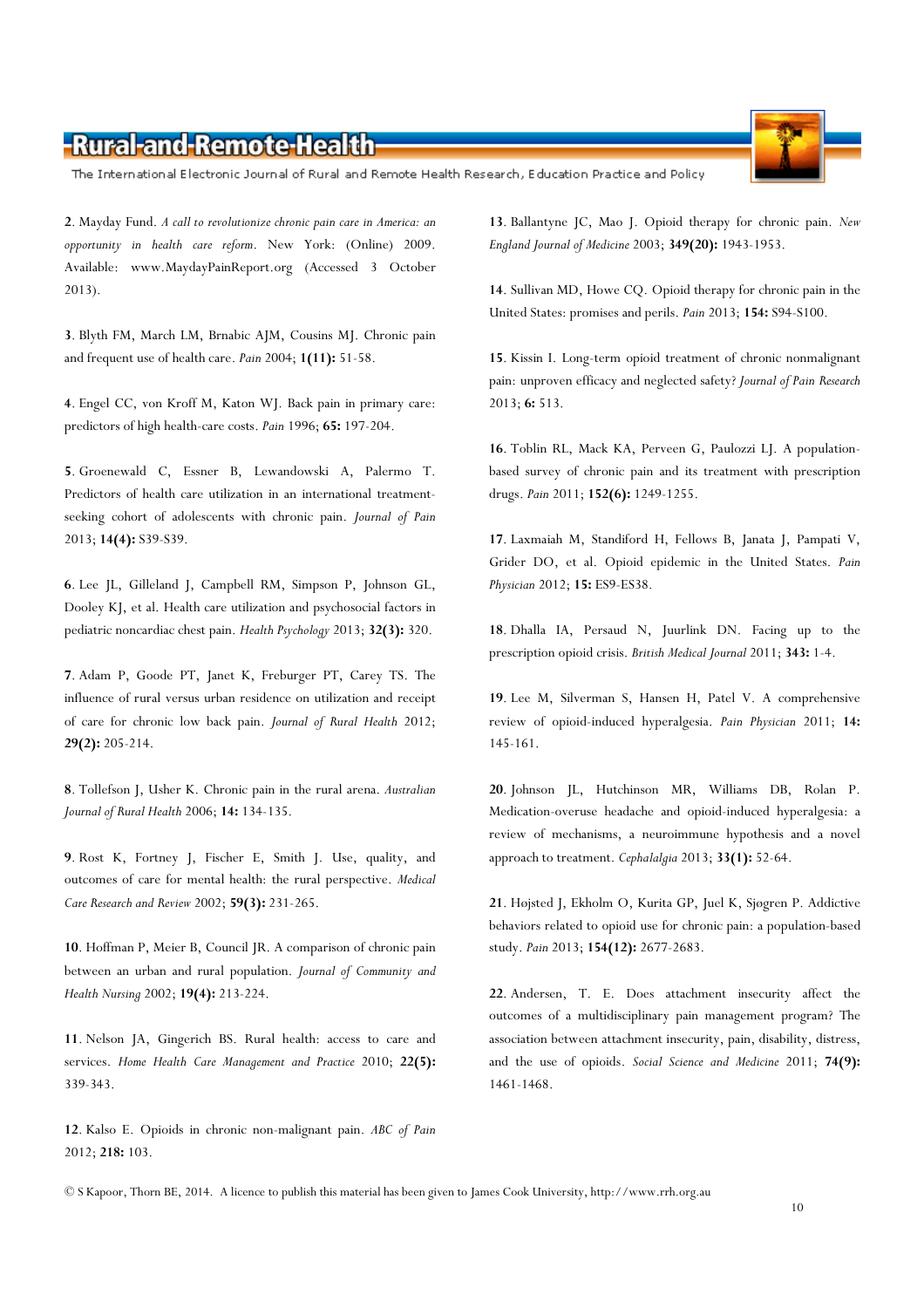The International Electronic Journal of Rural and Remote Health Research, Education Practice and Policy

23. Sullivan MD, Edlund MJ, Steffick D. Unützer J. Regular use of prescribed opioids: association with common psychiatric disorders. Pain 2005; 119(1): 95-103.

24. Merrill JO, Korff MV, Banta-Green CJ, Sullivan MD, Saunders KW, Campbell CI, et al. Prescribed opioid difficulties, depression and opioid dose among chronic opioid therapy patients. General Hospital Psychiatry 2012; 34(6): 581-587.

25. Trevino CM, deRoon-Cassini T, Brasel K. Does opiate use in traumatically injured individuals worsen pain and psychological outcomes? Journal of Pain 2013; 14(4): 424-430.

26. Leo RJ, Mariano MT. Psychological distress and psychiatric comorbidities in palliative care. In: Essentials of palliative care. N Vadivelu, AD Kaye, JM Berger (Eds). New York: Springer Science-Business Media, 2013.

27. McCabe SE, West BT, Boyd CJ. Medical use, medical misuse, and nonmedical use of prescription opioids: results from a longitudinal study. Pain 2013; 154(5): 708-713.

28. Cranford JA, Boyd CJ, McCabe SE. Adolescents' nonmedical use and excessive medical use of prescription medications and the identification of substance use subgroups. Addictive Behaviors 2013; 38(11): 2768-2771.

29. Cicero TJ, Surratt H, Inciardi JA, Munoz A. Relationship between therapeutic use and abuse of opioid analgesics in rural, suburban, and urban locations in the United States. Pharmacoepidemiology and Drug Safety 2007; 16(8): 827-840.

30. Okie S. A flood of opioids, a rising tide of deaths. New England Journal of Medicine 2010, 363(21): 1981-1985.

31. Thorn BE, Day MA, Burns J, Kuhajda MC, Gaskins SW, Sweeney K, et al. Randomized trial of group cognitive behavioral therapy compared with a pain education control for low-literacy rural people with chronic pain. Pain 2011; 152: 2710-2720.

32. Ehde D, Jensen M, Engel J, Hanley M, Raichle K, Osborne T. Education intervention therapist manual: project II: role of catastrophizing in chronic pain (unpublished manual) 2005.

33. US Department of Health and Human Services Health Resources and Services Administration. Available: http://muafind. hrsa.gov/index.aspx (Accessed 30 May 2013).

34. Blanchard EB, Andrasik F. Management of chronic headaches: a psychological approach. Elmsford, NY: Pergamon Press, 1985.

35. Bennett MI, Smith BH, Torrance N, Potter J. The S-LANSS score for identifying pain of predominantly neuropathic origin: validation for use in clinical and postal research. Journal of Pain 2005, 6(3): 149-158.

36. Cleeland CS, Ryan KM. Pain assessment: global use of the Brief Pain Inventory. Academy of Medicine, Singapore 1994; 23(2): 129-138.

37. Tan G, Jensen MP, Thornby JI, Shanti BF. Validation of the brief pain inventory for chronic nonmalignant pain. Journal of Pain 2004; 5(2): 133-137.

38. Sullivan, MJL, Bishop SR, Pivik J. The Pain Catastrophizing Scale: development and validation. Psychological Assessment 1995, 7(4): 524-532.

39. Radloff LS. The Center for Epidemiologic Studies Depression Scale: a self report depression scale for research in the general population. Applied Psychological Measurement 1977; 1(3): 385-401.

40. Turk DC, Okifuji A. Detecting depression in chronic pain patients: adequacy of self-reports. Behaviour Research and Therapy 1994; 32(1): 9-16.

41. Stroud MW, McKnight PE, Jensen MP. Assessment of selfreported physical activity in patients with chronic pain: development of an abbreviated Roland-Morris Disability Scale. Journal of Pain 2004; 5(5): 257-263.